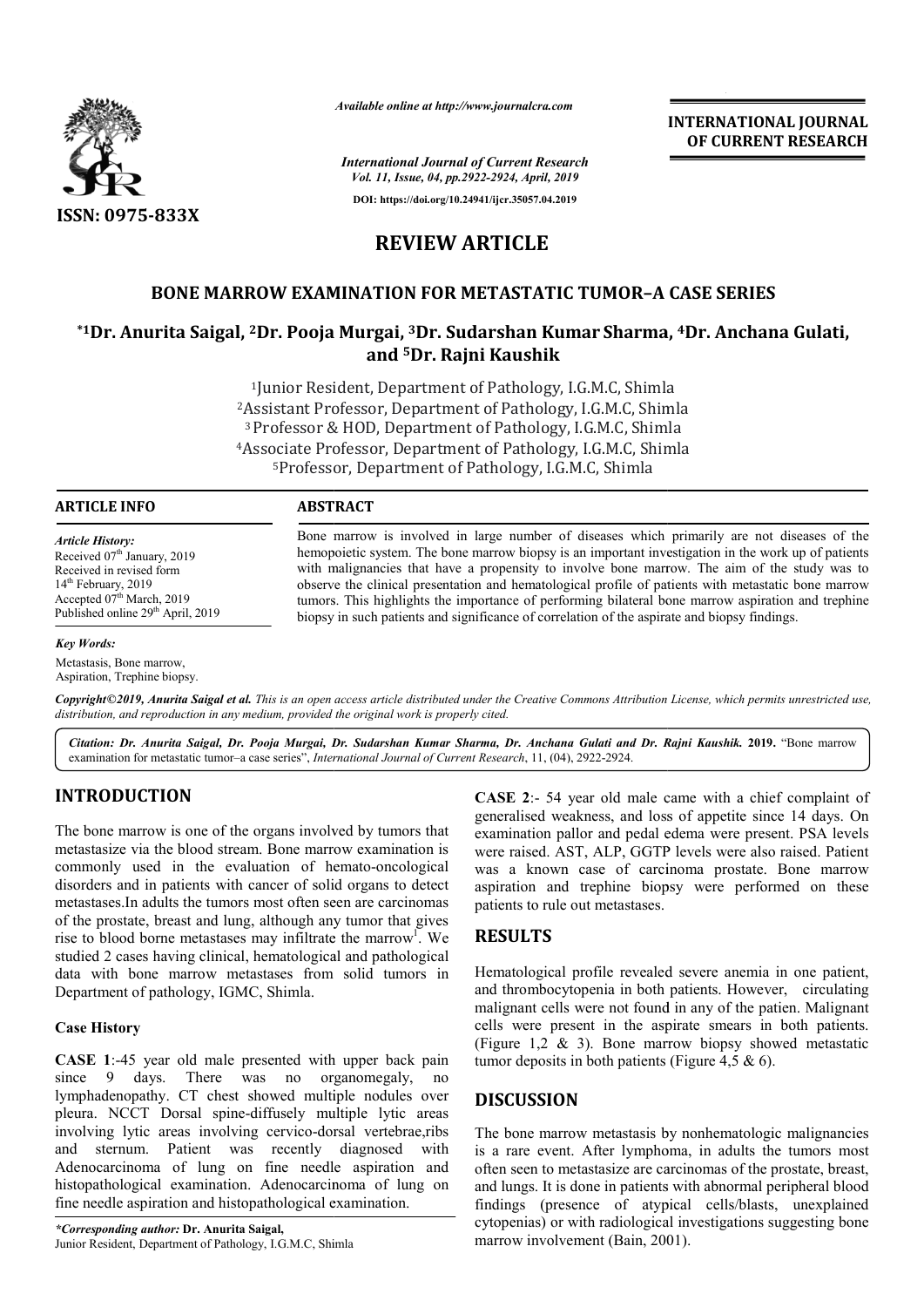

**Figure 1. Metastasis by tumor cells in aspiration smears (known case of lung carcinoma) (H & E 400X)**



**Figure 2. Metastasis by tumor cells in aspiration smears (K/C/O of carcinoma prostate) (H & E 1000X)**



**Figure 3. Metastasis by tumor cells in aspiration smears (K/C/O of carcinoma prostate) (H & E 1000X)**



**Figure 4. Bone marrow biopsy shows metastatic tumor deposits (Lung carcinoma) (H & E 400X)**



**Figure 5. Bone marrow biopsy shows metastatic tumor deposits (carcinoma lung) (H & E 1000X)**



**Figure 6. Bone marrow biopsy shows metastatic tumor deposits (carcinoma prostate) (H & E 1000X)**

Metastatic tumors in bone marrow may influence the tumor stage, response to treatment, and predicts the survival of patient; hence, it is important to diagnose such cases at the earliest (Vardiman, 2005). Infiltration of the bone marrow may be suspected on the basis of: (i) Bone pain; (ii) pathological fractures, lytic lesions or sclerotic lesions demonstrated radiologically; (iii) unexplained "hot spots" on isotopic bone scans; (iv) hypercalcemia or elevated serum ALP levels; and (v) unexplained cytopenias or a leukoerythroblastic picture on routine blood and peripheral smear examination (Bain, 2001). However, bone marrow examination is confirmatory. While cytologic preparation of bone marrow obtained by aspiration allows excellent visualization of cell morphology, the bone marrow biopsy allows optimal evaluation of cellularity, fibrosis, or infiltrative disease (Ozkalemkas, 2005). The dramatic increase in modern immunological and molecular techniques which have been added to the diagnostic repertoire of clinical haematology has largely bypassed the BM trephine. However, bone marrow aspiration and biopsy is the most sensitive, easiest, cheapest, for the diagnosis of clinically suspected bone marrow involvement (Bain, 2001).

#### **Conclusion**

Bone marrow aspiration and trephine biopsy are an effective method for evaluating solid tumors metastatic to bone marrow. A clue to the primary site can also be suggested if the primary is unknown and metastatic lesions are detected in the bone marrow. Bilateral trephine biopsy is most sensitive and it is considered the gold standard when performed simultaneously with bone marrow aspiration in a patient with any malignancy potentially infiltrating the bone marrow.